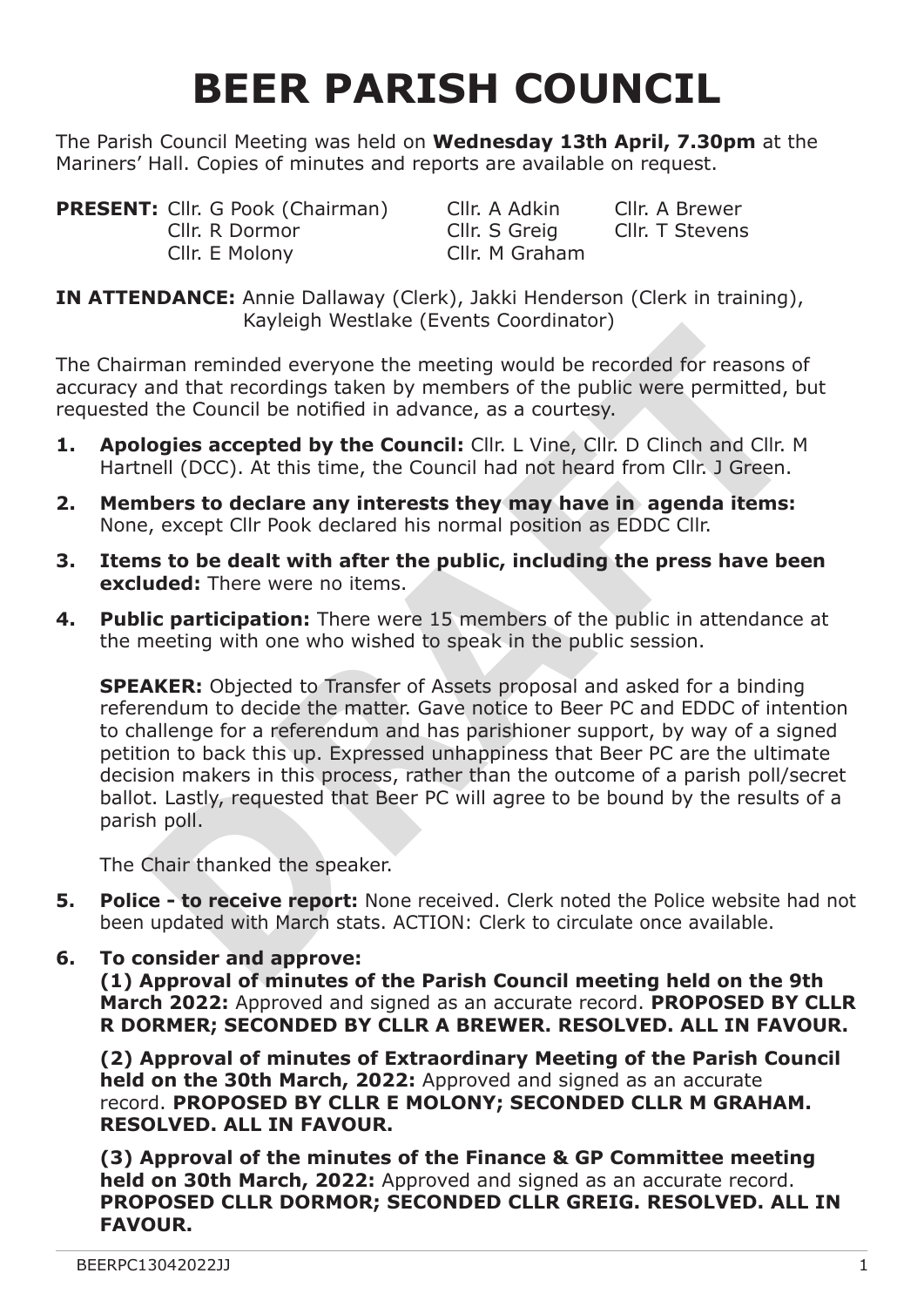# **7. EDDC and DCC Cllr reports:**

DCC (report previously circulated) No questions were raised. EDDC, Cllr. Pook gave a verbal report: (i) Parking - increases now approved by EDDC, (ii) Concern regarding levels of maintenance and EDDC contractors for council housing - advised Cllrs to encourage any Beer council tenants with concerns, to go direct to EDDC (iii) Vote in May regarding EDDC returning to fulltime face to face meetings, or maintain current situation with delegated authority and Zoom meetings or some other hybrid options.

# **8. Beer Community & Tourism Committee - to receive report:**

No CTT report as Cllr Clinch not present.

**(1) To receive report from Event Coordinator:** Events Coordinator, Kayleigh Westlake reported on a Ukraine Brunch event which was very successful with 152 brunches, raising £2334.46 for the Ukraine Crisis.

Jubilee Weekend - no grant from Arts Council, however confident this will have little impact (was to be used for filming/DVD). Road closure applications have gone in and now moving forward with plans. Kayleigh will write up an agenda detailing events/what's on for Jubilee week and forward to Sam Parfitt (Devon & Cornwall Police). Kayleigh proposed a working group for CTT on 27th April and will send invites out on 22nd. Kayleigh has a planned meeting with Eleanor Carr (FIZZ Proposal) on 25th April. On-going negotiations regarding VW Buggy event in May.

Chair thanked Kayleigh Westlake for her report.

Chair noted omission of welcoming new Clerk and did so at this point.

# **(2) To receive an update re Vision Survey by Hemingway Design:**

**Brack report from Event Coordinate:** Events Coordinates and Ukraine Bunch als reported on a Ukraine Brunch event which was very successful with 1:<br>thes, raising £2334.46 for the Ukraine Crisis.<br>The expected on o grant fro The Clerk reported 215 responses to the survey had been received, which runs until end of Easter hols. and can be extended as required. The Chair explained the importance of receiving a wide gamut of responses from young/old and tourists. Signs had also gone up today. Cllr Stevens raised a matter relating to Starre Bank and why Hemingway had not included it in the survey. The Chair advised Starre Bank had been identified as a land asset, but not included in the survey area for Hemingway, as has no real potential. Chair reiterated the need for a full gamut of responses to the survey.

**9. Financial report**: (all documents previously circulated)

**(1) To approve the bank reconciliation to the end March 2022 and receive Alpha software reports:** Clerk reported year-end balances: Operating Income (Receipts) £83,284.22; Running Costs (Payments) £94,024.60; Closing Balance £65,786 with general reserves £54,583.

**PROPOSED BY CLLR M GRAHAM; SECONDED BY CLLR E MOLONY. RESOLVED. ALL IN FAVOUR**

**(2) To approve the schedule of payments for April 2022 in accordance with Appendix A:** The Clerk reported additional payments to go on for approval - £86.40 R&H signs, A2 survey posters; £30.80 Seaton Print cost of printing posters; £120 Ashill inspection fee.

**PROPOSED BY CLLR E MOLONY; SECONDED BY CLLR M GRAHAM. RESOLVED. ALL IN FAVOUR**

**(3) To approve additional 12 hours for Clerk for March £161.64 (April payroll): PROPOSED BY CLLR G POOK; SECONDED BY CLLR M GRAHAM. RESOLVED. ALL IN FAVOUR**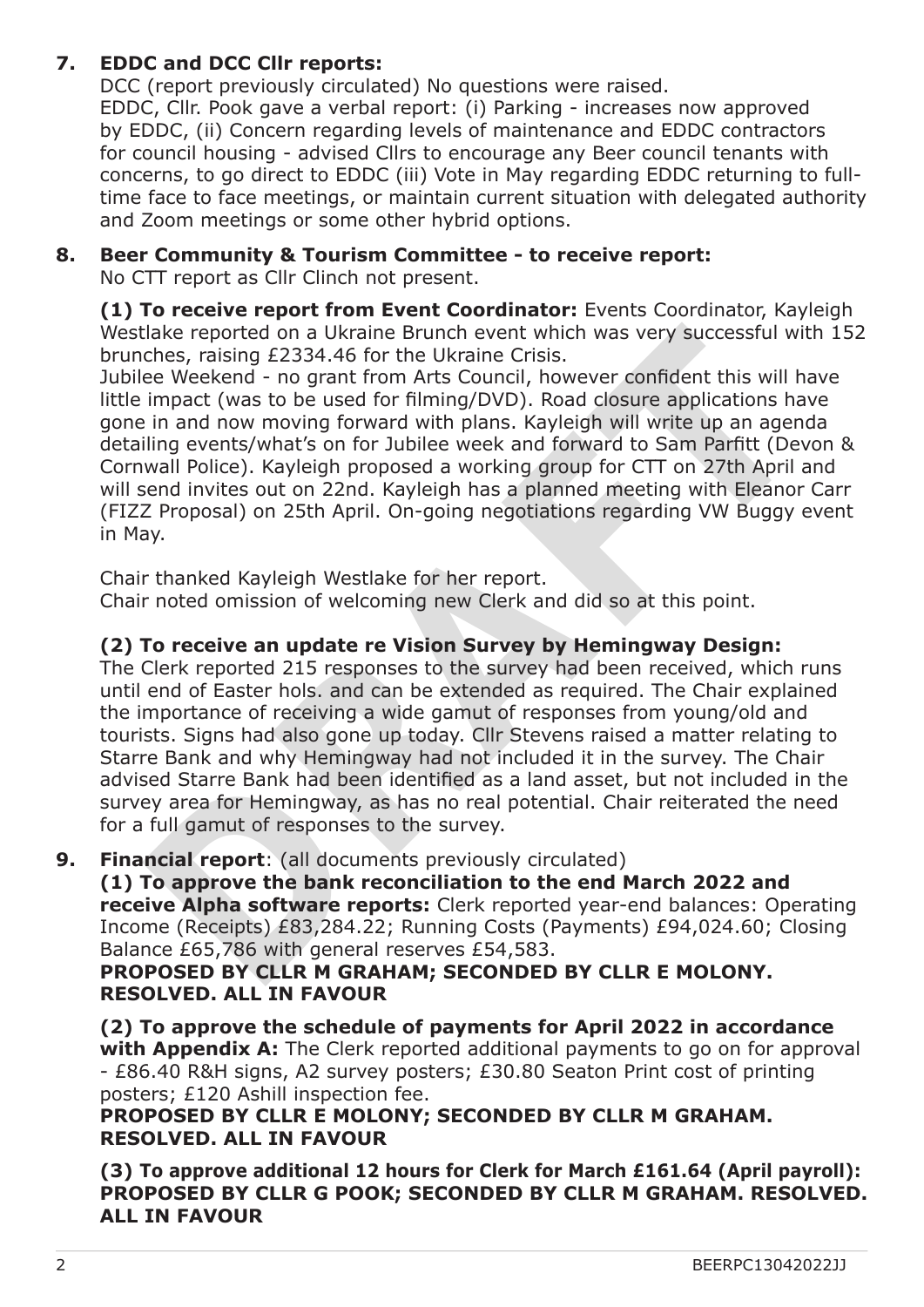# (**4) To provide an update regarding the internal and external audits:**

Clerk provided point of information on auditing process, advising internal auditor currently is Trudy Jenkins and external auditor is PKF Littlejohn. Documents to be approved at May's meeting in time for the deadline of July 1st. The Chair thanked the Clerk for her good work.

**(5) To review wording of 14.3 of Financial Regs (disposal of assets and consultation with electorate):** The Finance Committee has reviewed the current wording and taken advice from DALC and EDDC Solicitor. The current wording is from the NALC model Financial Regulations. Council agreed no amendments to the wording.

#### **PROPOSED BY CLLR G POOK; SECONDED BY CLLR T STEVENS. RESOLVED. ALL IN FAVOUR**

**(6) To consider donation request from Beer Horticultural Society:** Clerk read out parts of letter received from the Society. Previous cost for planting/ displays was £1700+ and last year the PC donated £250. Chair reminded everyone there was a total of just £650 in the budget for grants. Cllr E Molony proposed a donation of £300 to help with the funding of plants. **PROPOSED BY CLLR E MOLONY; SECONDED BY CLLR R DORMOR. RESOLVED. ALL IN FAVOUR**

- **10. Provision for Statutory meetings Clerk to update re Annual Meeting and Parish Meeting:** Clerk explained the Annual Parish Meeting (for the electorate) will precede the Annual Meeting of the Parish Council on the 11th May 2022 and another Parish Meeting to facilitate the parish poll about the asset transfer, will be held later in the year.
- **11. CIL to receive an update re electrical installation on Jubilee:** Cllr Pook informed the specification for the work is now available and quotes will be obtained in line with the council's financial regulations.
- IN FAVOUR<br>
The Consider donation request from Beer Horticultural Society: Clerk<br>
out parts of letter received from the Society. Previous cost for planting/<br>
sys was £1700+ and last year the PC donated £250. Chair reminded<br> **12. Parish Council Surgery - to receive an update:** Cllr Stevens reported that he had received some enquiries/concerns regarding the 20mph speed limit and transfer of assets, when he attended the Surgery at the Beer Horticultural Society, Table Top Sale, on 12th March. Cllr M Graham hoped to attend this Good Friday. The next Surgery will be on 7th May. It was noted that although the Surgery is informal, comments received from members of the public can be recorded and acted upon.
- **13. Parish Council website new site launched:** The Clerk reported the site was now live and requested feedback, along with photo's to keep the site looking fresh.
- **14. Environment and Community Portfolio report to receive report:** (report previously circulated)

Cllr Molony summarised that a productive site meeting was had with the new EDDC Horticultural Technical Officer - Paul Fealey. Short term improvements can be made with planting, re-wilding, existing beds, weeds, dead grass from strimming etc. Paul Fealey also offered help to train some volunteers in horticulture. Long term plans will include trees. Very positive meeting. Next meeting scheduled for on 29th April.

**(1) Traffic/parking survey - to receive notes from working group/agree proposals/next steps:** Cllr M Graham reported on the meeting of the working group. Been in touch with consultants who did the survey to get costings on proposals and invite them to present their ideas.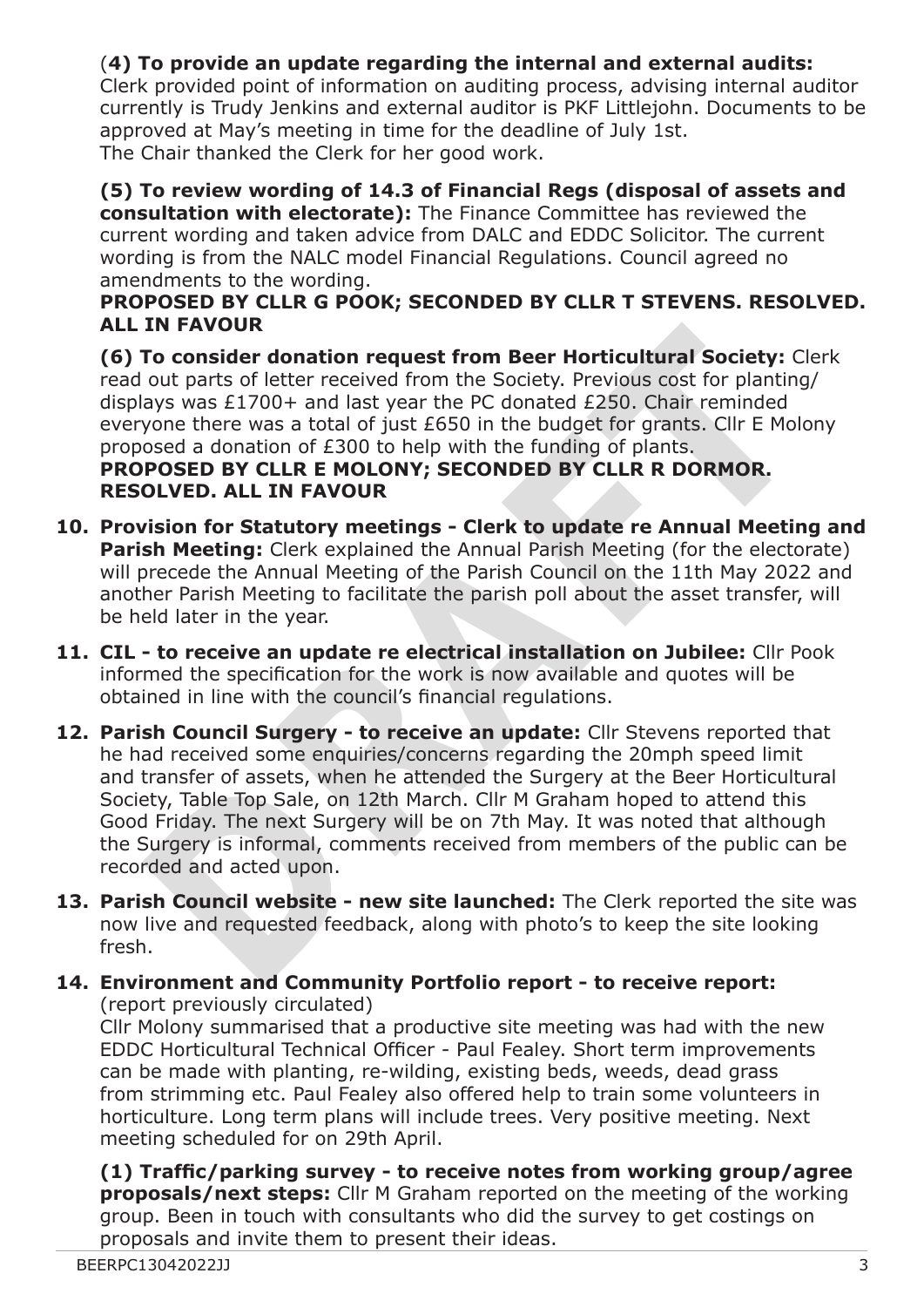**(2) 20mph speed limit - to receive an update:** The proposal for a village wide 20mph speed limit has been submitted to DCC.

### **Matters arising from report:**

■ BERT meeting (Beer Emergency Response Team) - Cllr Graham and Kayleigh Westlake attended with Chris Khan from Environment Agency. Looking to revive BERT. Next meeting on 25th April at the Football club.

■ Several commemorative trees have now been planted, one at Pigs Path by a local resident and EDDC tree planted at Ash Hill.

# **15. Assets & Property Portfolio report - to receive report:**

(1) Ash Hill annual inspection - to receive report: Cllr Dormor reported that the inspection for Ash Hill had been completed with minor things to be addressed. Requires Council to agree to go ahead with minor costs. Do Not Climb sign to be erected on the MUGA (Multi Use Game Area). Any rotten wood to be removed. Council agreed for Cllr Dormor to go ahead with minor items to be improved.

#### **16. EDDC Asset Transfer - to receive report and update:**

(report previously circulated)

**(1) To review the revised scope and tendering proposals for the proposed viability study:** Preliminary feedback from one of the property consultants has indicated that it will be difficult and expensive for one consultant to fulfil all elements of the initial scope document. Cllr Pook proposes that the workload is split with different elements carried out by Property & Estates consultant, BPC auditors and by BPC councillors/Clerk.

sh Hill annual inspection - to receive report: Clir Dormor reported that the cition for Ash Hill had been completed with minor things to be adfressed.<br>It is concel to agree to go ahead with minor costs. Do Not Climb sign t Cllr Stevens questioned the lack of figures for a business plan. The Chair said some were already in and others would be due in shortly and will be there for the public meeting to be held later in the year. The Chair questioned the cost to the parish of *Not owning these assets*, and that any opposer to the plan, should address this question. Council agreed the revised scope for the viability study and for the relevant quotes to be obtained.

**PROPOSED BY CLLR G POOK; SECONDED BY CLLR E MOLONY. RESOLVED.**  ALL IN FAVOUR. Clir Stevens asked if a proposal could be included on the May agenda for the Parish Council to abide by the decision of the Parish Poll regarding the asset transfer. The Chair will ask the Monitoring Officer again, to clarify on the legalities surrounding the Parish Poll.

**(2)** Cllr Pook had previously circulated a report detailing amended toilet proposals for the asset transfer, specifically i) to include a capital refurbishment grant or ii) remove the toilets from the asset transfer altogether. Cllr Pook will present the proposed amendments to EDDC to ascertain which option EDDC will support. **PROPOSED BY CLLR M GRAHAM; SECONDED BY CLLR R DORMOR. RESOLVED. ALL IN FAVOUR.** The Chair will now put this to EDDC.

**(3) RBL terms for Memorial Ave:** The Clerk received a letter from RBL in February. Council had replied, but not heard back as yet.

- **17. Planning** the Parish Council noted the consultation responses from the Planning Committee meeting on 9 March 2022
- **18. Correspondence See Appendix B for full list of correspondence received:** Clerk reported that an additional letter had been received from EDDC regarding the proposed new car parking amendment order to include the addition of electric charging points.